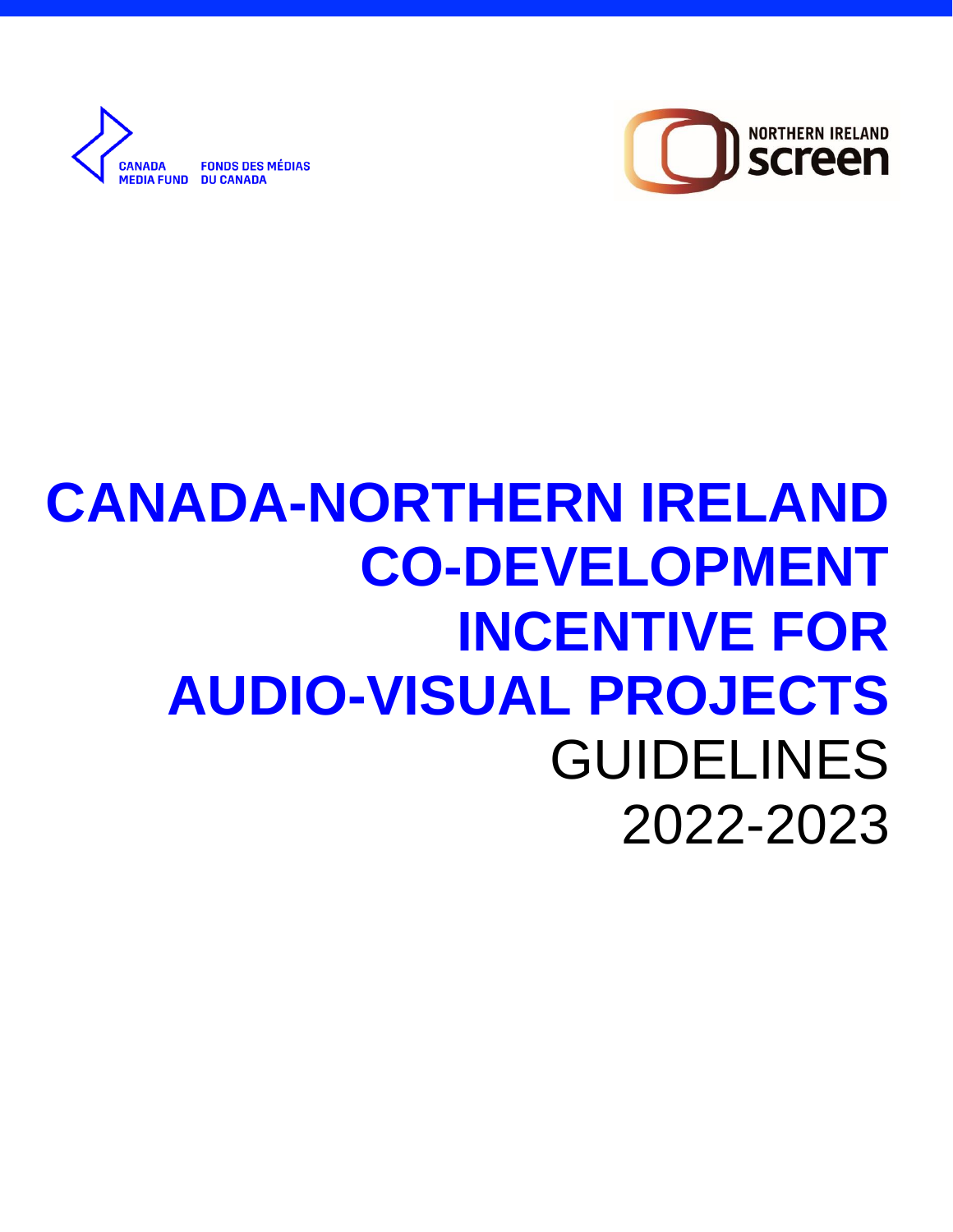## **Guidelines for Canada-Northern Ireland Co-Development Incentive for Audio-Visual Projects 2022-2023**

These Guidelines are divided into seven Sections as follows:

- 1. [Introduction](#page-1-0)
- 2. [Project Eligibility](#page-2-0)
- 3. [Application Process](#page-2-1)
- 4. [Important Information and Required Documentation](#page-3-0)
- 5. [Evaluation Criteria](#page-3-1)
- 6. [Payment Procedures](#page-4-0)
- 7. [Contacts for the Program](#page-4-1)

#### <span id="page-1-0"></span>**Introduction**

The Canada-Northern Ireland Co-Development Incentive ("the **Incentive**") is a collaboration between the Canada Media Fund (**CMF** or "**Party**") and Northern Ireland Screen ("**NIS"** or "**Party**") (the CMF and NIS, collectively the "**Parties**") to fund the co-development of eligible audio-visual projects between producers from Canada and Northern Ireland.

This 2022-2023 iteration of the Incentive is the second year of a 3-year partnership signed between the Parties in 2021- 2022.

The total amount of funding available through the Incentive for the 3-year period is CAN\$600,000 (approximately £351,000) with CDN\$300,000 (approximately £175,500) contributed by each of the CMF and NIS. The amount available for each year of the Incentive will be CAN\$200,000 (approximately £117,000) with CAN\$100,000 (approximately £58,500) contributed by each of the CMF and NIS. Such funding will take the form of a repayable advance.

To be considered for funding through the Incentive, projects must comply with both Parties' general funding criteria, with the CMF determining eligibility for the Canadian portion of a project and NIS determining eligibility for the Northern Irish portion of the project. Projects will be evaluated and chosen by a committee comprised of representatives from each of the CMF and NIS through a selective process (using the Evaluation Criteria listed below). It is important for Applicants to note that eligibility to or financing through the Incentive does not guarantee the Applicant eligibility or financing for further CMF or NIS funding in development or in production.

The total maximum contribution for each project funded through the Incentive shall be CAN\$50,000 (approximately £29,250), consisting of (a) a CMF contribution which shall not exceed 75% of the Canadian development budget and (b) a NIS contribution which shall not exceed 75% of the Northern Irish development budget.

The total contribution from each of the CMF and NIS for each project will be determined on a case-by-case basis.

While the ownership, financial control and creative contributions shall be determined in the co-development agreement between the applicable international co-producers, the minimum minority co-producer share shall not be less than 20%. As a general guideline, the CMF and NIS encourage that such elements be proportional to each Party's respective funding contributions.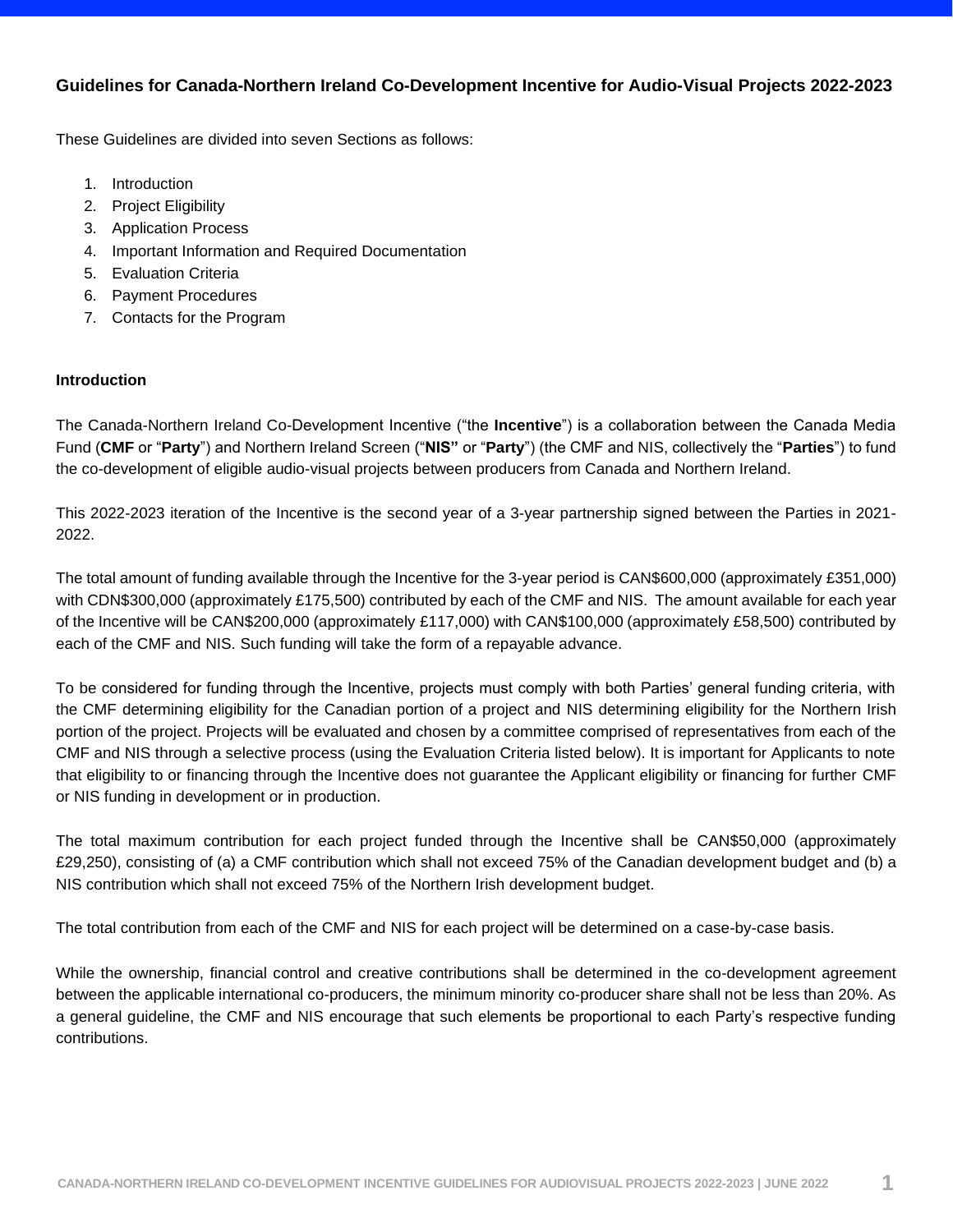## <span id="page-2-0"></span>**Project Eligibility**

Eligible projects must meet the following criteria:

- Is either,
	- $\circ$  a television project in the following genres: drama, documentary, animation, entertainment or education;<sup>1</sup> *or*
	- o digital media content made for other platforms, including web series, video games, transmedia projects, virtual or augmented reality.
- Involve at least one Canadian producer (eligible under CMF criteria<sup>2</sup>) and one Northern Irish producer (eligible under NIS's criteria);
- If the proposed project has already been in receipt of development funding from either CMF or NIS, the applicant must demonstrate clearly what the new development will entail and how it will develop the project further.
- The Canadian portion of the project/content complies with the applicable subsections of section 3.2 in the CMF's Development Program or Prototyping Program Guidelines and the Northern Irish portion of the project/content complies with Northern Ireland Screen Fund development guidelines.
- The television project (if applicable) must be supported by a Letter of Interest or Commitment by an eligible Canadian broadcaster<sup>3</sup> and an eligible UK or Irish broadcaster<sup>4</sup>. However, such Letter of Interest or Commitment is not mandatory at application stage but will be required for selected projects before any contracts are signed or funding released.

#### <span id="page-2-1"></span>**Application Process**

#### **Key dates for 2022-2023**

| Launch of the Incentive:           | June 8, 2022              |
|------------------------------------|---------------------------|
| Deadline to apply:                 | August 31, 2022           |
| Decisions announced to applicants: | Beginning of October 2022 |

No additional material can be submitted after the deadline. Projects for funding will be selected by according to the Evaluation Criteria set out below. Applicants will be notified by the NIS and CMF as relevant.

d. CRTC-licensed VOD-services.

<sup>1</sup>Educational programming that is solely curriculum-based or developed directly for schools is ineligible.

<sup>&</sup>lt;sup>2</sup> While signing up for a PERSONA-ID account is not a requirement for this Incentive, the CMF encourages all Canadian producers and key personnel to sign up for a PERSONA-ID account. For more information, please refer to the [CMF PERSONA-ID webpage.](https://cmf-fmc.ca/persona-id/)  $3$ Any of the following will be considered a "Canadian Broadcaster":

a. A Canadian programming undertaking, public or private, licensed to operate by the Canadian Radio-television and Telecommunications Commission (CRTC) (including exempt broadcasters regulated by the CRTC via *Broadcasting Order CRTC 2015-88*);

b. An online service owned, controlled and operated by a Canadian CRTC-licensed programming undertaking;

c. An online service owned, controlled and operated by a Canadian broadcasting distribution undertaking (**"BDU"**), licensed to operate by the CRTC; and

<sup>4</sup> Eligible UK or Irish broadcaster is a broadcaster, public or private, licensed to operate by Ofcom or the Broadcasting Authority of Ireland.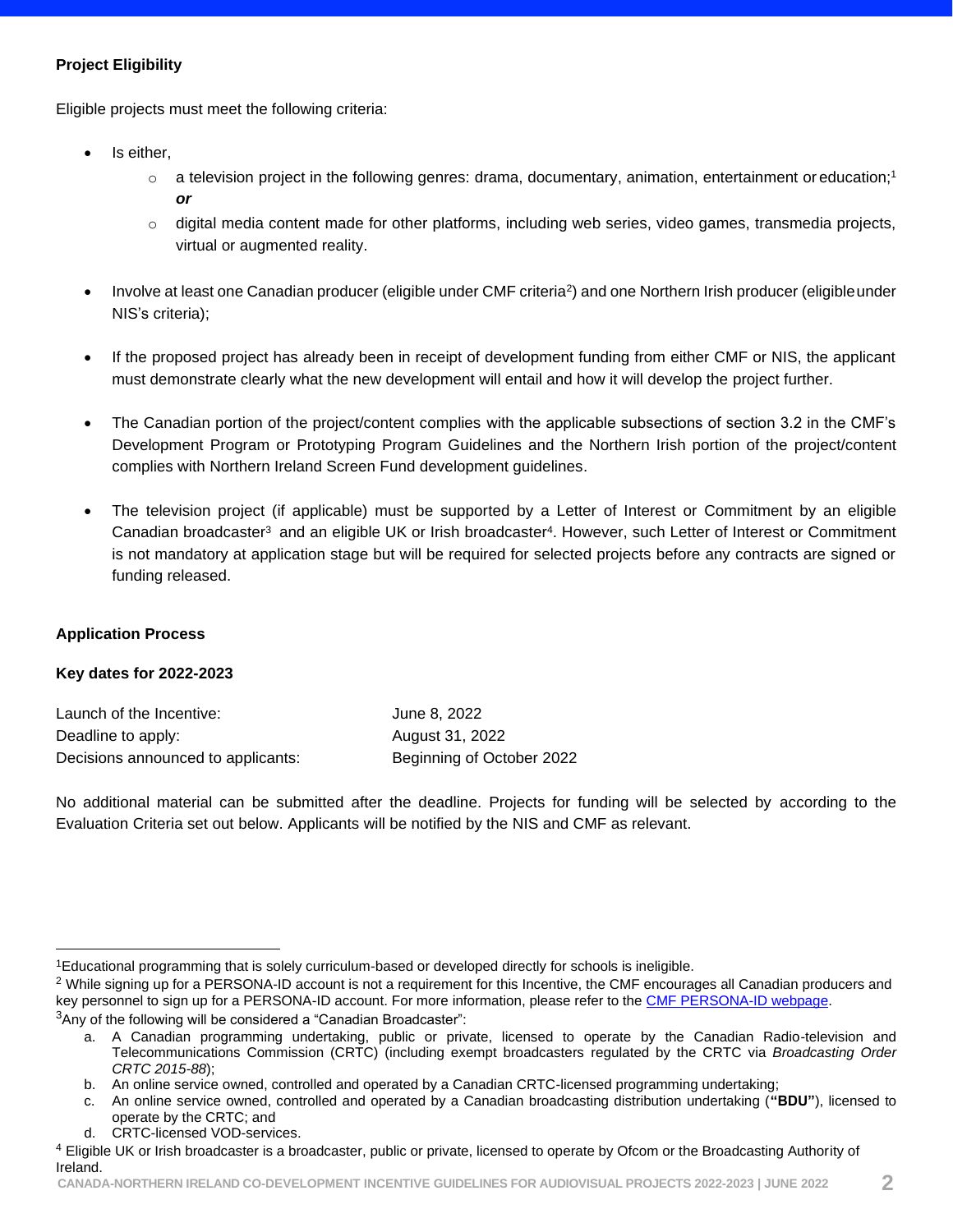#### <span id="page-3-0"></span>**Important Information and Required Documentation**

- Applications must be submitted according to the deadlines published above and on the Parties' websites and in accordance with the stipulations noted in the application form.
- Each coproducer will be responsible to submit the complete application to the authority (CMF or NIS) of its own country. The same set of documents must be submitted by each coproducer, and the application form must be signed by all coproducers.
	- o Canadian Producers should submit the complete application through [https://telefilm.ca/en/log-in.](https://telefilm.ca/en/log-in) The application should be submitted in English or in French.
	- o Northern Ireland Producers can find further details on how to apply via [www.northernirelandscreen.co.uk/funding.](https://www.northernirelandscreen.co.uk/funding/)
- The period of eligibility of costs will start the date the application has been submitted and no funding will be applied to costs which occurred more than 6 months prior to the application submission date. Only the costs related to the acquisition of copyright is eligible retroactively for a period of 12 months preceding the date of the submission.
- Applications must include the following **Administrative** information:
	- o A list of the projects produced by the Northern Ireland production company
	- $\circ$  A list of the projects produced by the Canadian production company
	- o The deal memo or the co-development agreement
	- o Contracts proving the acquisition of necessary rights (e.g. option contract, script writer's contract etc.)
	- o Development goals and timeline for the development phase
	- o Development budget
	- o Development financing plan
	- o For the Canadian production company:
		- Complete incorporation documents
		- Signed and dated CMF Declaration of the Corporation's Canadian Status, and its shareholders and Directors
- Applications must include the following **Creative** information:
	- o CV of key creative personnel
	- o Brief project summary
	- o Description of the project and, in the case of certain digital media projects, its main features (e.g., technology, architecture, navigation, interface, graphic design, creative elements, user experience, functionalities, etc.).
	- $\circ$  Preliminary plan for project progress to further stages further development (if needed), production and distribution (maximum 1 page)

The Parties reserve the right to require other documentation from applicants for the completion of the assessment of the project.

There will be no obligations for the CMF and NIS to support any of the projects submitted if the standards and objectives of the CMF and NIS are not met.

<span id="page-3-1"></span>All successful applicants must enter into contracts with the NIS and CMF within 6 months of the offer of funding.